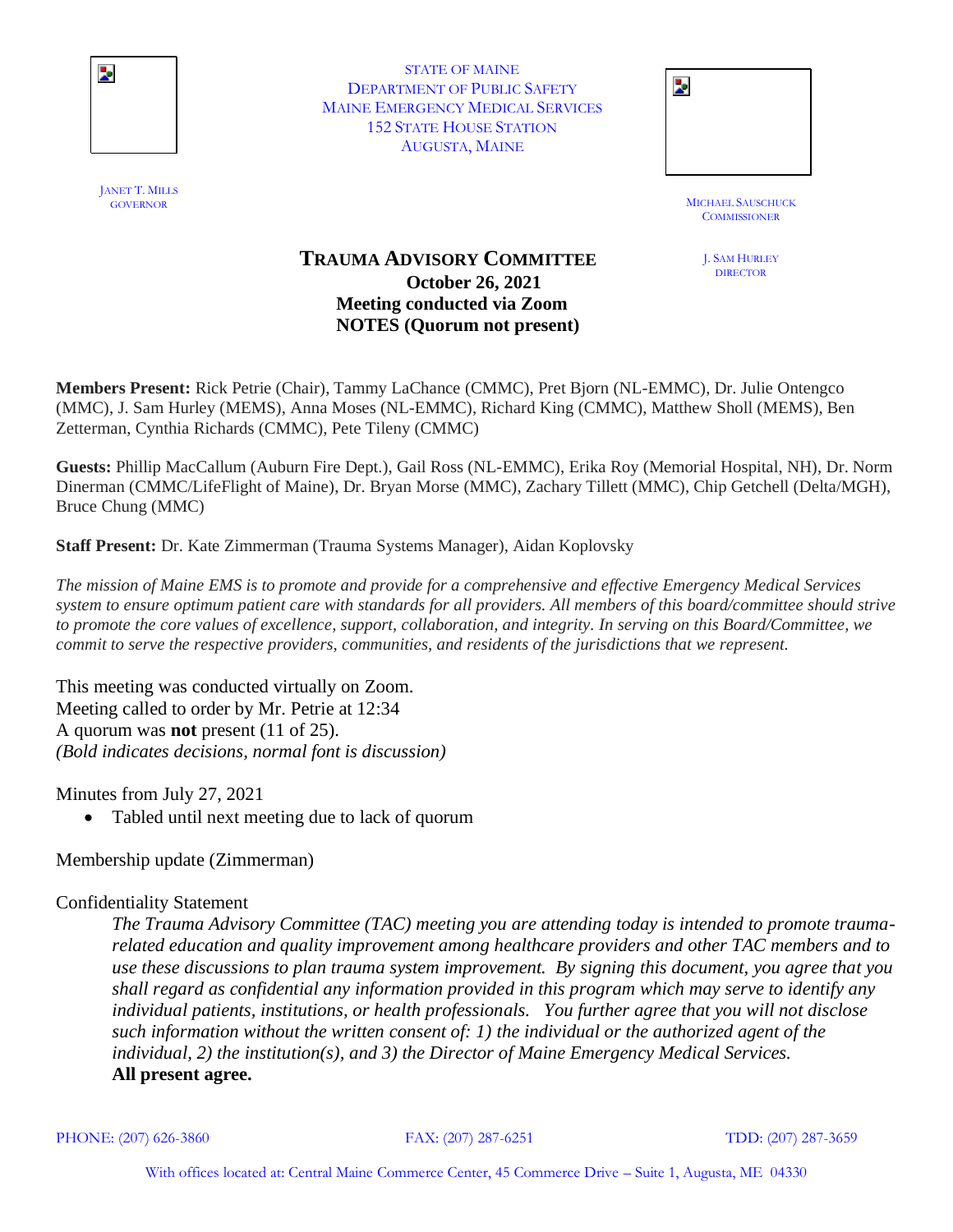Dr. King presented a prehospital needle thoracostomy case. He proposed the question, "Is needle thoracostomy in the field ever truly a life-saving measure?"

- Case presented of EMS needle thoracostomy where needle did not enter the correct space; concern of safety and utility of this procedure in the prehospital setting.
- Per Maine EMS Data, 71 performed in 2019. We would need to follow-up on these re: outcomes something that the trauma centers should be doing.
- MEMS moved to the anterior axillary line approach from the midclavicular line due to body habitus based on studies.
- Overall take away points:
	- **Need to make sure that this procedure is performed in the right population**
	- **It is the responsibility of the trauma centers to provide outreach and education**

Trauma Center Updates:

- CMMC:
	- o Recent internal disaster with staffing, leading to need for diversion and inability to admit trauma patients. Discussed the importance of the messaging around this – to EMS and to other trauma centers who would be impacted by this. Discussed the need for a statewide matrix for bed capacity. Collegiality between the trauma programs has been invaluable, but need a better system of centralized communication
	- o Overall trauma numbers continue to increase; penetrating trauma volume has doubled
	- o Continue to hold virtual conferences/outreach
- NL-EMMC:
	- o Injury Severity Score is up
	- o Transports/transfers are difficult
	- o Doing well re: trauma provider staffing
- MMC:
	- o Beds are tight, but has not impacted ability to accept critical traumas
	- $\circ$  ATLS course November 29-30<sup>th</sup> (full)
	- o Goal of hosting ATLS instructor course in 6-12 mos

## TACTAT Visit

- Stephens Memorial Hospital virtual visit held on October  $7<sup>th</sup>$
- Stephens represented by Dr. James Gallea (ED Director)
- Summary review pending (Zimmerman) and follow-up action items noted by MMC
- Dr. Zimmerman will be reaching out to a couple of other hospitals to see their availability for a virtual visit. She will send out a survey re: availability of TAC members that would be available to participate.

Trauma Plan Review Subcommittee (Zimmerman)

- Judge made further edits
- No further comments were submitted, and due to lack of quorum, no further action can be taken today.
- Zimmerman worked on further editing and formatting, but the Plan is still not ready for presentation, will need to reconvene the subcommittee.
- Trauma Plan will be ready for a final vote in January

Pediatric initiatives

- Dr. Neilson will be retiring January 1, 2022, Dr. Chris Turner will be taking over his role.
- Dr. Neilson recommended review of appropriate IFT transport modalities (air medical vs. ground) for pediatric patients.

```
PHONE: (207) 626-3860 FAX: (207) 287-6251 TDD: (207) 287-3659
```